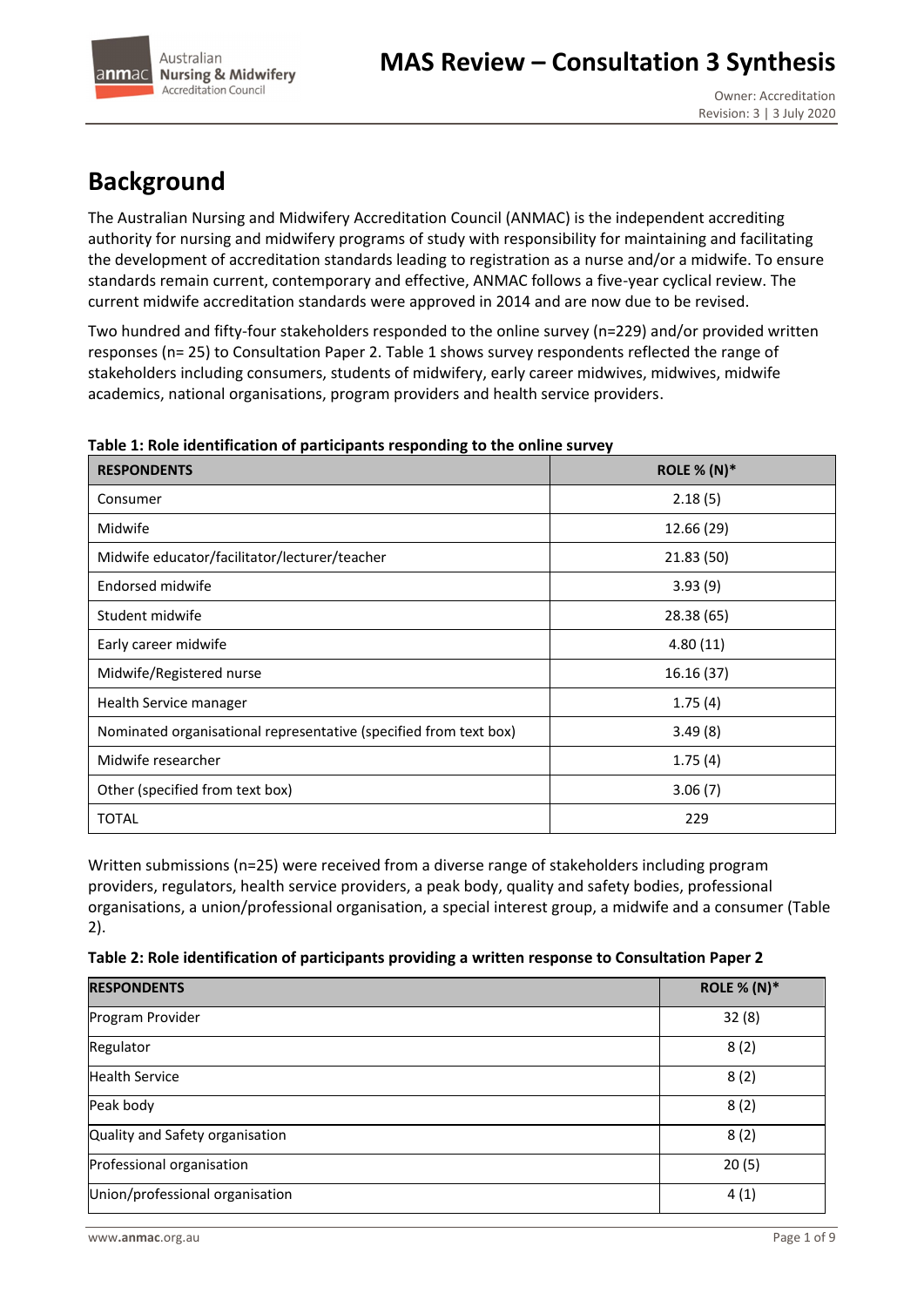| Midwife                | 4(1) |
|------------------------|------|
| Special interest group | 4(1) |
| Consumer               | 4(1) |
| <b>TOTAL</b>           | 25   |

All states and territories were represented in the online survey feedback with stakeholders from metropolitan, regional and remote areas all responding to the questions raised in the consultation paper (Table 3).

| <b>LOCATION</b>                        | $% (N)*$   |
|----------------------------------------|------------|
| <b>Australian Capital Territory</b>    | 2.62(6)    |
| New South Wales (metropolitan)         | 20.96 (48) |
| New South Wales (regional or remote)   | 11.35 (26) |
| Queensland (metropolitan)              | 16.59 (38) |
| Queensland (regional or remote)        | 11.79 (27) |
| South Australia (metropolitan)         | 3.49(8)    |
| South Australia (regional or remote)   | 0.87(2)    |
| Victoria (metropolitan)                | 11.79 (27) |
| Victoria (regional or remote)          | 10.92 (25) |
| Western Australia (metropolitan)       | 6.11(14)   |
| Western Australia (regional or remote) | 0.44(1)    |
| Tasmania                               | 1.31(3)    |
| Northern Territory                     | 0.44(1)    |
| National                               | 1.31(3)    |
| <b>TOTAL</b>                           | 229        |

Written submissions to the consultation paper represented a range of stakeholders and stakeholder organisations located in states and territories across Australia.

## **Limitations**

When assessing the contribution of stakeholders, the responses from national organisations, program providers and health service providers represent the feedback from large numbers of stakeholders and so the number of responses to individual questions is not a true reflection of the weight of stakeholder opinion. Additionally, not all participants (individual or organisational) answered every question so the number of responses to each question varies.

Responses from Consultation Paper 1 identified key issues to be considered in Consultation Paper 2. Additionally, feedback was sought in relation to the draft standards included in the consultation paper. Stakeholders were asked to respond to the following questions.

# **Question 1**

## *Continuity of care experience* (CoCE)

Please choose one of the following options for student engagement with women during CoCE's.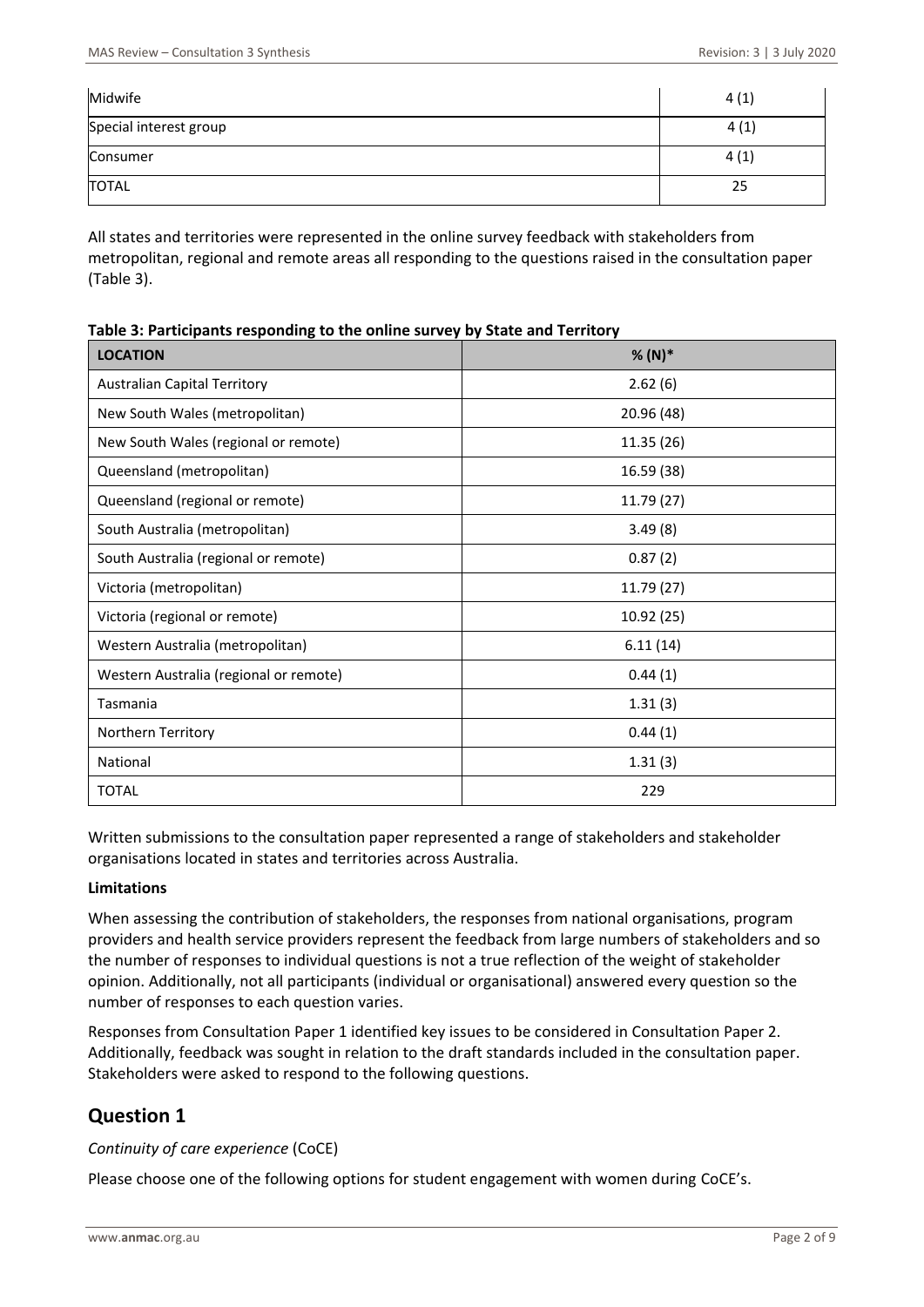### **Option 1** –attend the labour and birth for a majority of women (present requirement) or

**Option 2** –attend the labour and birth where possible

Please select one

- 1. Option 1
- 2. Option 2
- 3. Don't know/unsure

A total of 231 participants (individual & organisational) provided feedback to this question. One hundred and fifty-nine responses (68%) selected Option1, 68 responses (29%) chose Option 2 and 4 responses (2%) indicated uncertainty.

#### **Rationales**

Responses in agreement with continuing to require students to attend the labour and birth for a majority of women recognise the CoCE as "an important principle for midwifery practice in Australia." In particular, responses highlighted the following:

- adheres to the ACM midwifery philosophy
- supports the students to fulfil the ICM Definition of a Midwife
- embodies 'woman-centred' practice'
- embeds the ability to 'see' the woman as a person rather than a patient
- enable students to learn to manage multiple commitments
- supports the ability to work in partnership
- exposure/understanding of the core principles of the midwife's role
- prepares students for the reality of practice

Responses indicated that changing the requirement to "attend the labour and birth where possible" risks:

- students not attending the labour and birth of any of the women, therefore not experiencing the full involvement of the CoCE
- discouraging the student and sending the message that labour and birth are not an important component of the CoCE

Responses in favour of changing the requirement to "attend the labour and birth where possible" cited the burdens the attendance placed on students. In particular they highlighted the following issues:

- "midwifery education is discriminatory to women who are mothers, single parents, and [those who] need to work to support family"
- difficulty in recruiting women
- women not wanting to have student attend the labour and birth due to "student's inability to develop adequate rapport during brief antenatal appointments"
- having to travel long distances (rural & remote students)
- heath service factors
	- unable to be released from rostered midwifery or nursing placement to attend
	- another (rostered) student is present and caring for the woman
	- support personnel restricted to two people which can exclude student (woman choses partner, mother)
	- private obstetrician not allowing student to attend birth (commonly at caesarean section)
- university required attendance at lectures, tutorials, clinical assessment and exams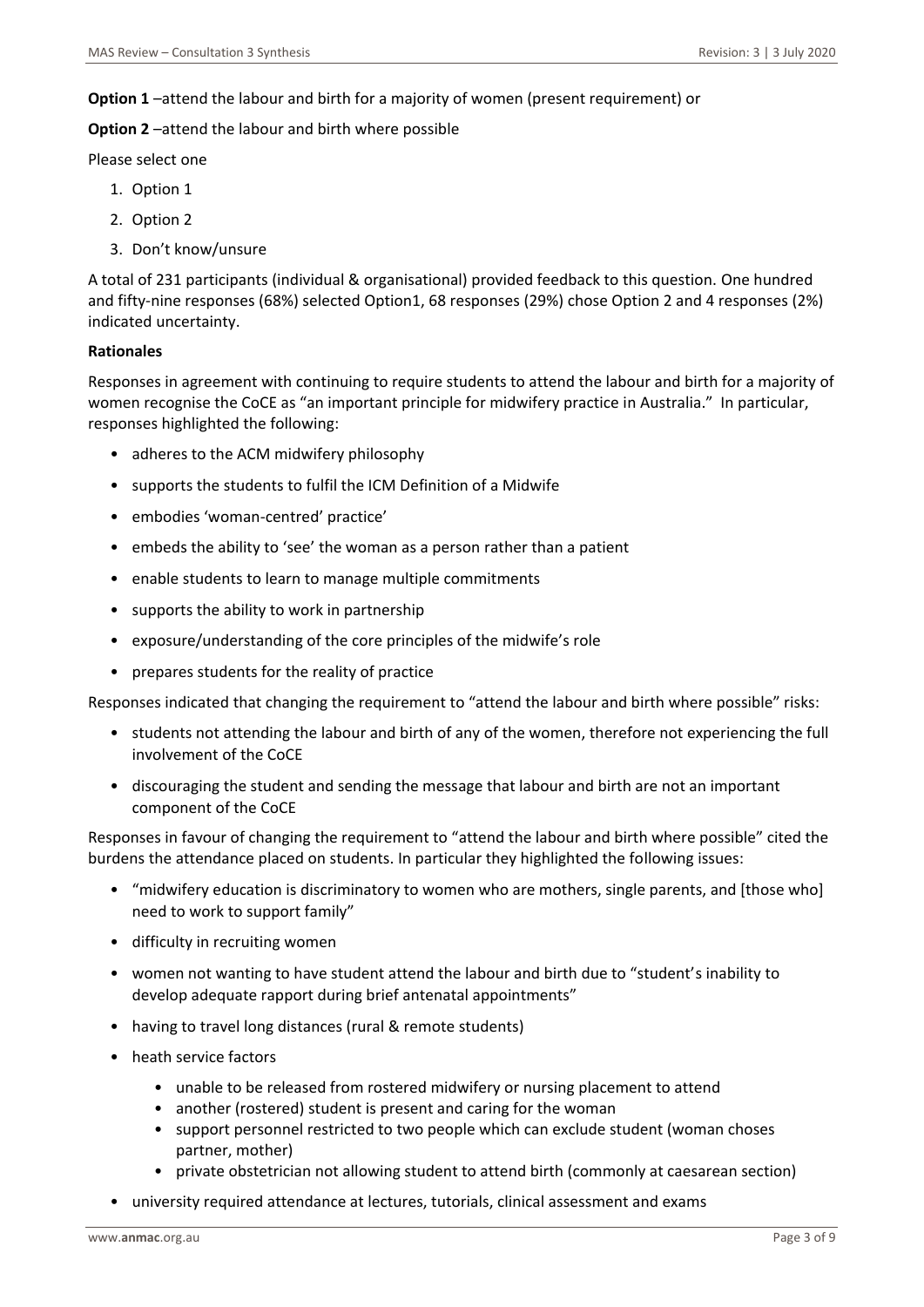- unacceptable working hours
	- attending the labour and birth of the woman after completing, or prior to commencing, a rostered shift
	- hours associated with CoCE are in addition to the required practice hours
- "not a lot that the student gets out of the CoCE other than observation"
- "being on-call for births brings unnecessary stress and anxiety"

Overall, the consensus from stakeholders was that students should continue to be required to attend the labour and birth for a majority of women with whom they engage in a CoCE.

# **Question 2**

## *Labour and birth care*

Should the number of spontaneous vaginal births for whom the student is the primary birth attendant remain at 30 women (present requirement)?

## Yes/No/Unsure

Please provide a rationale for your choice.

A total of 212 participants (individual & organisational) responded to this question. One hundred and fiftyseven responses (74%) agreed that the number of spontaneous vaginal births (SVD) for whom the student is the primary birth attendant should remain at 30 women. Forty-eight responses (23%) recommended a reduction in the requirements (20 instead of 30) and seven responses (3%) indicated they were unsure if a change would be beneficial. One response advocated an increase to 40 births.

## **Rationales**

Responses in agreement with continuing to require students to be the primary birth attendant for 30 women highlighted the following:

- ensures students gain vital experience in supporting women during physiological birth
- enables students to gain substantial experience in 'normal' birth
- supports increasing student confidence in their competence
- wide variation in 'normal' labour and birth experiences therefore students require sufficient experience across the range to support the transition to practice

Responses advocating a reduction highlight the following:

- "a concerning emphasis on the birth itself to the detriment of labour care"
- "students regularly being sent in to births for second stage having never met the woman, nor provided any care – just to meet the numbers"
- health services finding increasing difficulty for students undertaking Midwifery Practice Experience (MPE) to achieve 30 SVB
- no evidence to support the increase to 30 SVD's (increase from 20 required in the 2009 Midwife Accreditation Standards), no evidence of improved student competence therefore 20 sufficient
- negative impact on graduate midwife competence because almost all SVD's are conducted by students
- possible mismatch between the number of students undertaking MPE at a hospital and hospital birth rates
	- hospital with1000 births a year has 40 students assigned to undertake MPE. "A third of the cohort are so behind through no fault of our own"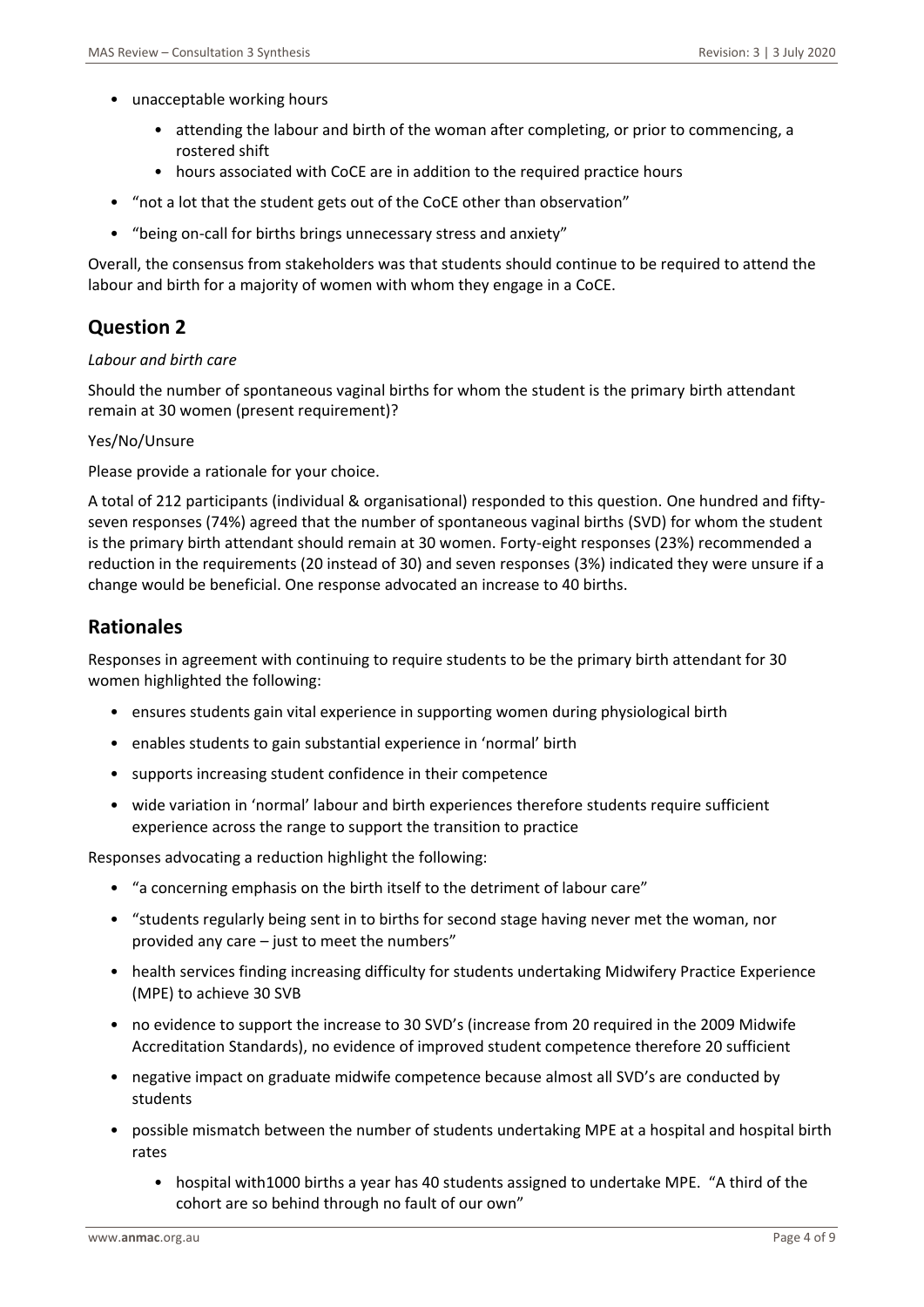- impact of high minimum practice requirements on regional and rural students who are placed at facilities with smaller birthing numbers
- "should move to competency-based and student-led learning requirements" instead of a reliance on numbers to demonstrate competence
- focus of the standards is weighted in favour of being the primary birth attendant undermines the student's perception of the value given to caring for women in labour
- "higher required number of births promotes fragmented care where the student is 'called in for a catch' "

Overall, the consensus from stakeholders was that students should continue to be required to be the primary birth attendant for 30 women experiencing an SVB.

# **Question 3**

Should educational preparation for prescribing to the midwife's scope of practice be included in curricula of entry- to-practice midwifery programs?

## Yes/No/Unsure

Overall, 247 participants (individual & organisational) responded to this question. One hundred and thirtysix responses (55%) were in favour of including educational preparation for prescribing in entry-to-practice midwifery programs. Seventy-one responses (29%) were against the inclusion and 40 responses (16%) indicated they were unsure for a variety of reasons outlined below.

Responses in agreement with adding education for prescribing highlighted the following:

- ensuring greater autonomy for the midwife
- congruent with other countries (Canada, New Zealand)
- supports the full scope of practice
- improves the quality of care for women
- faster safer access to medications especially in rural and remote communities
- "given that midwives have been able to apply to the NMBA for an endorsement to prescribe scheduled medicines since 2010, ………it is an appropriate time to include the preparation to prescribe in the entry-to-practice programs"
- promote workforce mobility
- "……..more effective use of midwifery workforce……importance consideration in progressing continuity of care models for women in a variety of settings"

The following issues were also highlighted:

- would require regulatory changes
- need agreement on curriculum content to ensure appropriate level of knowledge
- need to extend the duration of programs to accommodate content

Many responses disagreeing with adding education for prescribing considered that prescribing was an advanced skill that should be undertaken as a postgraduate qualification. They also argued that the inclusion of this content would necessitate lengthening the course and queried whether or not the duration of Bachelor of Midwifery programs should be extended to 4 years.

There were some references to the level of autonomy that 'education to prescribe' would imply. They asked whether or not there would be a further period of consolidation after graduation before full autonomy to prescribe to the scope of practice was recognised. Other responses indicated uncertainty regarding the process of registration. They appeared to consider that graduates would still need to apply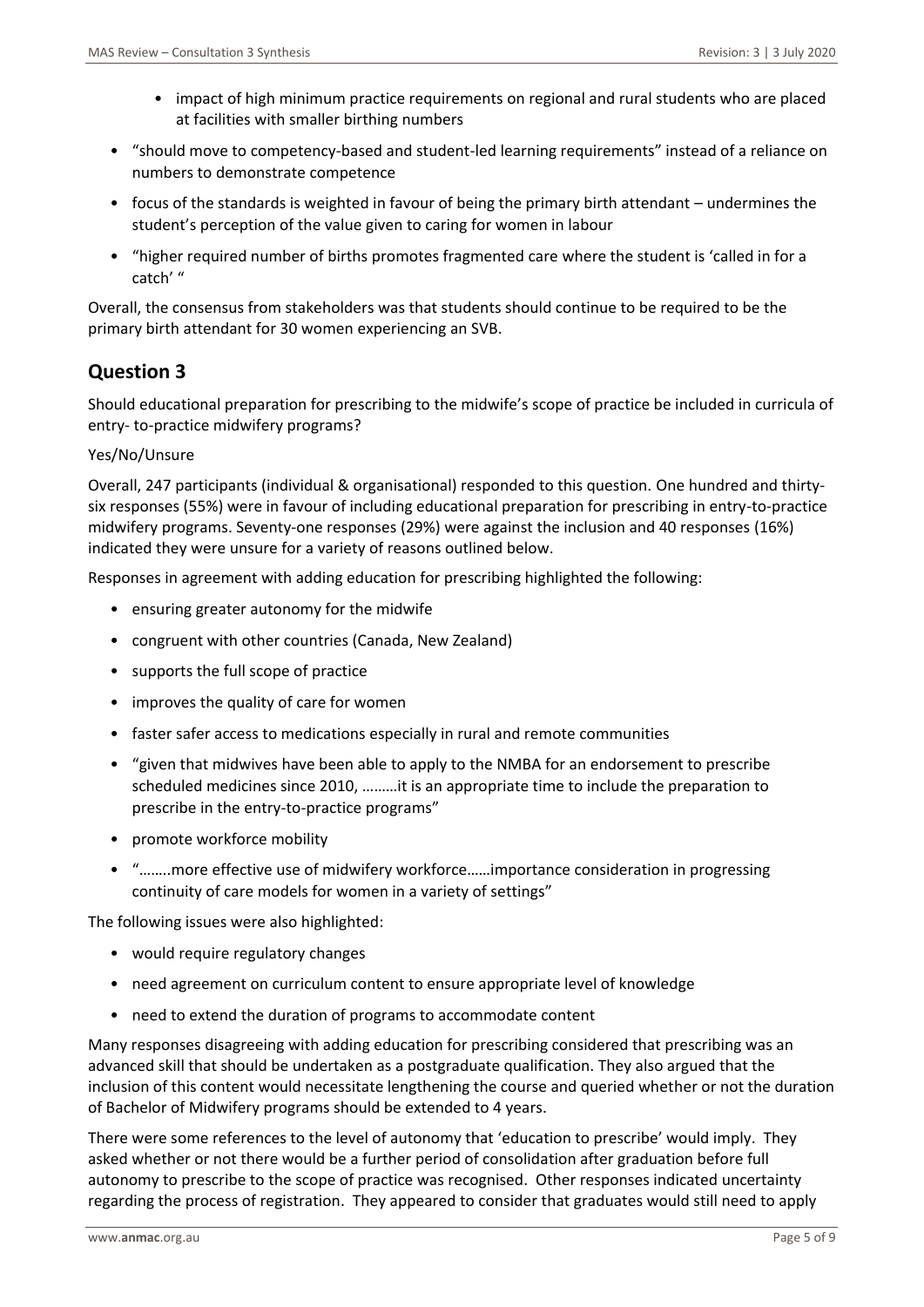for endorsement to prescribe medications separately and queried how soon after graduation that could occur.

The following issues were also highlighted:

- unsure how many midwifery academics would have the knowledge and skills to teach prescribing
- newly registered midwives are beginning practitioners and require time to consolidate midwifery practice before prescribing medications
- many will work in hospital setting where midwife prescribing isn't recognised
- not all midwives need or desire the ability to prescribe therefore unnecessary

Responses indicating uncertainty about the proposal included the following:

- time considerations of including the content
- unsure of the content needed
- unsure of the additional demands it would place on already over stretched tertiary education environment

Overall, 136 respondents were in favour of including education for prescribing while 111 respondents were either against or uncertain regarding the inclusion.

# **Question 4**

What might be the implications of including preparation to prescribe in entry-to-practice midwifery programs?

The responses to this question highlighted the following implications:

- duration of course
- changes to legislation
- need for national consistency in course content
- existing barriers to prescribing by midwives in health facilities
- implications for nursing education
- how to manage role ambiguity for students enrolled in BN/BM (RM could prescribe, RN could not)
- need to upskill the current midwifery workforce
- including the content could distract from foundations of midwifery practice (support, relationship building, advocacy, facilitating physiological birth)
- lack of experienced midwifery mentoring for prescribing practice

# **Question 5**

Do the draft accreditation standards cover the required knowledge, skills and attitudes to ensure that the graduate meets the NMBA Midwife standards for practice?

Two hundred and seven participants (individual & organisational) responded to this question. One hundred and sixty-four responses (79%) agreed the draft accreditation standards covered the required knowledge, skills and attitudes to ensure that the graduate meets the NMBA Midwife standards for practice, 18 responses (9%) indicated disagreement and 25 (12%) responses were uncertain.

Of the responses indicating agreement there was some evidence of a caveat on that perspective. Some stated they agreed only if the Minimum Practice Requirements (MPR) did not reduce. Other 'yes but' comments are reflected in the following: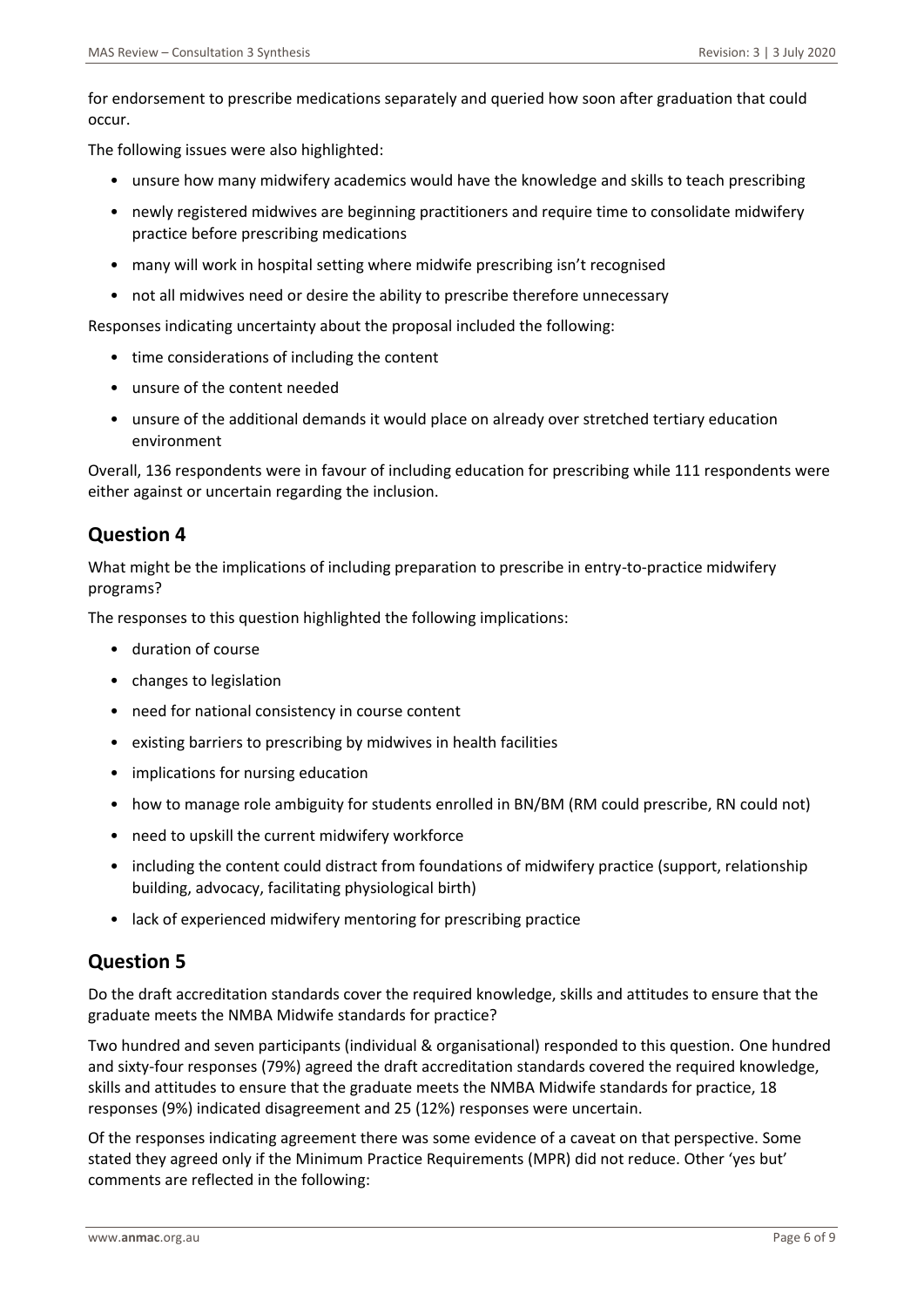- all new midwives should have access to a graduate program/transition
- too much content to complete in a postgraduate year (Graduate Diploma)
- too much emphasis on 'catches'
- use of AMSAT tool for assessment of students in the clinical area should be used to standardise assessment across the country

The responses indicating disagreement identified the following issues:

- insufficient MPE
- more exposure to Midwifery Group Practice and midwife-led continuity of care models (several responses)
- inadequate cover of the knowledge and skills required to provide appropriate care in the antenatal setting (2 responses)
- more emphasis on labour care

Responses indicating uncertainty whether or not the accreditation standards covered the required knowledge, skills and attitudes to ensure that the graduate meets the NMBA Midwife standards for practice identified the following:

- need to strengthen the criteria relating to prescribing competencies
- need to include criteria related to environmental health
- strengthen knowledge and skills and provide students with supervised practice (where possible) in caring for women experiencing stillbirth
- need more focus on quality of MPE and less on quantity

# **Question 6**

Are there any additional criteria that should be included?

One respondent requested additional mapping of specific criteria be undertaken and others made detailed suggested changes to criteria. The remaining responses indicated additional criteria that should be included and these responses were grouped into the following categories (curriculum content, philosophy, MPE).

Curriculum Content

- standards do not adequately cover required knowledge and skills for outpatient antenatal setting
- more breastfeeding education
- include professional ethics and legislation
- more content on biophysics, biochemistry, radiology, bacteriology, virology and parasitology immigrant population with different regional backgrounds
- more emphasis on co-morbidities (cardiac, obesity)
- mandate inclusion of content on supporting women/partners/midwives in respect to the impact of traumatic birth; especially working antenatally with women and partners on how to cope if the birth experience does not match expectations/assumptions
- greater understanding of the midwife's role in protecting the child (child protection requirements)
- more emphasis on multicultural care and care of first peoples' women and babies
- further emphasis on receiving and assessing the baby after birth
- education to manage stillbirth before encountering it in practice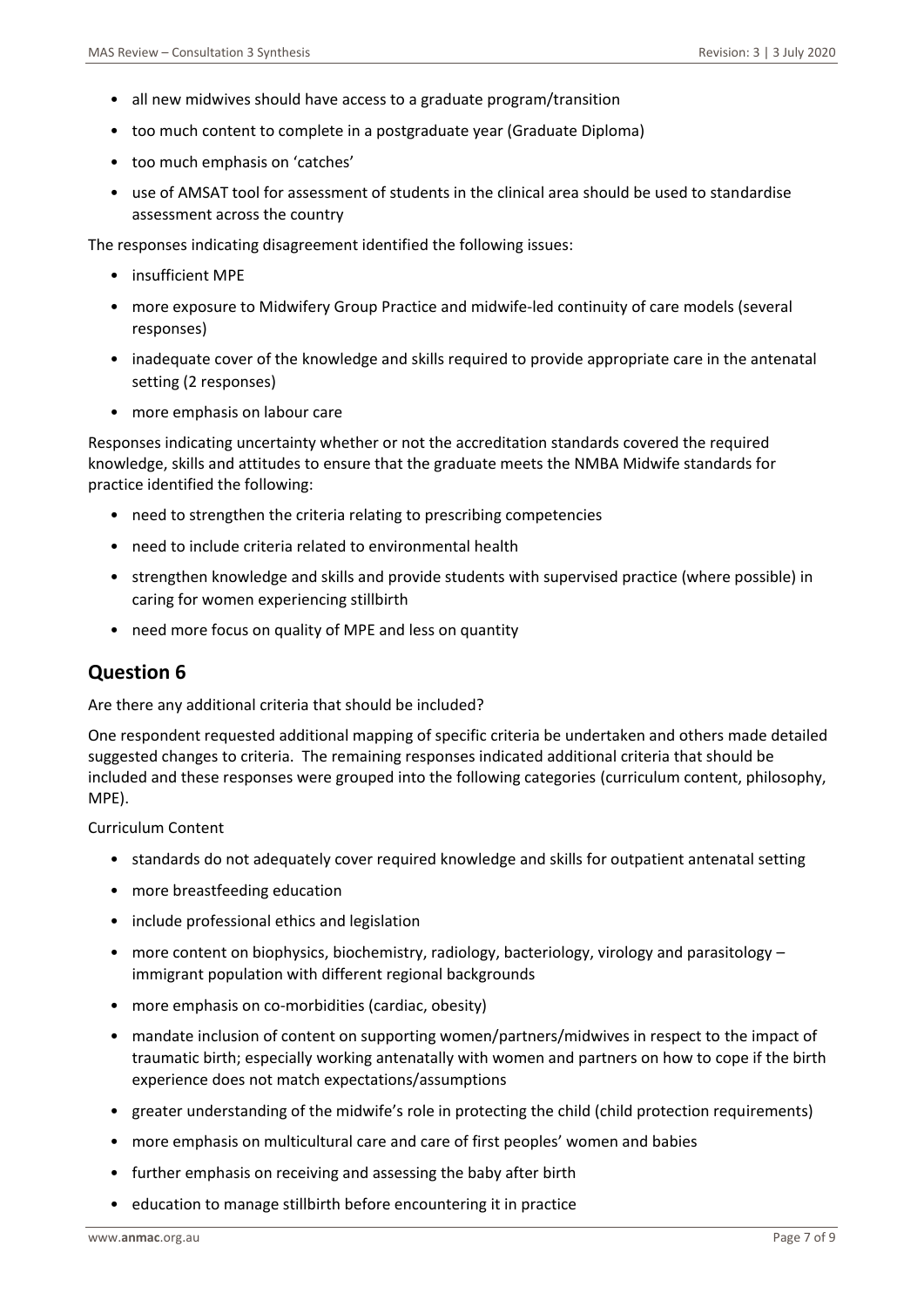- content related to emerging digital initiatives
- self-care (managing personal health and well-being)
- inclusion of change management

#### Philosophy

- "Reinstatement and explicit reference to woman centred care throughout the standards to ensure alignment with Woman-centred care: Strategic directions for Australian maternity services (2019)"
- "Provision to assist students and educators to focus on providing woman-centred care during labour and birth ………less emphasis on 'catches'"
- newly graduated midwives able to work within continuity of care models, all risk, any setting
- promoting and protecting physiological birth
- formal feedback from the woman should be part of the CoCE requirement

#### MPE

- more MPE
- initiatives to manage extenuating circumstance where student has provided care during labour but is unable to experience the birth and/or third and fourth stage support
- more emphasis on supporting women in the postnatal period up to four to six weeks after birth
- all graduates capable in the skill of perineal suturing, cannulation
- MPE in community setting/birth centre/homebirth/
- more experience in outpatient antenatal setting (several responses)
- opportunities for midwifery experience with privately practising midwives
- additional focus on 'direct and active care of women during the first stage of labour' increase requirements from 10 to 25
- national approach to assessment of clinical competency and professional portfolio requirements that "reflect the tenets of woman-centredness alongside clinical aspects of care"
- mandated rural and remote placement

## **Question 7**

Are there any criteria that could be deleted or amalgamated with another criteria?

Some respondents suggested deletions to criteria as well as instances where criteria should be amalgamated. These suggestions have been considered in the revision of the draft standards.

# **Question 8**

Please provide any other feedback about the structure/content of the draft standards.

Four respondents commented that, while they fully supported the specific criteria relating to social and emotional wellbeing, complex family health, domestic violence, stillbirth and family bereavement care and perinatal mental health, they queried why other aspects had not been specifically described.

There were numerous comments regarding the number of required MPE with some respondents advocating increases (particularly in CoCE) while others wanted reductions (CoCE & birthing numbers) with the following rationales:

• stress and burden on students